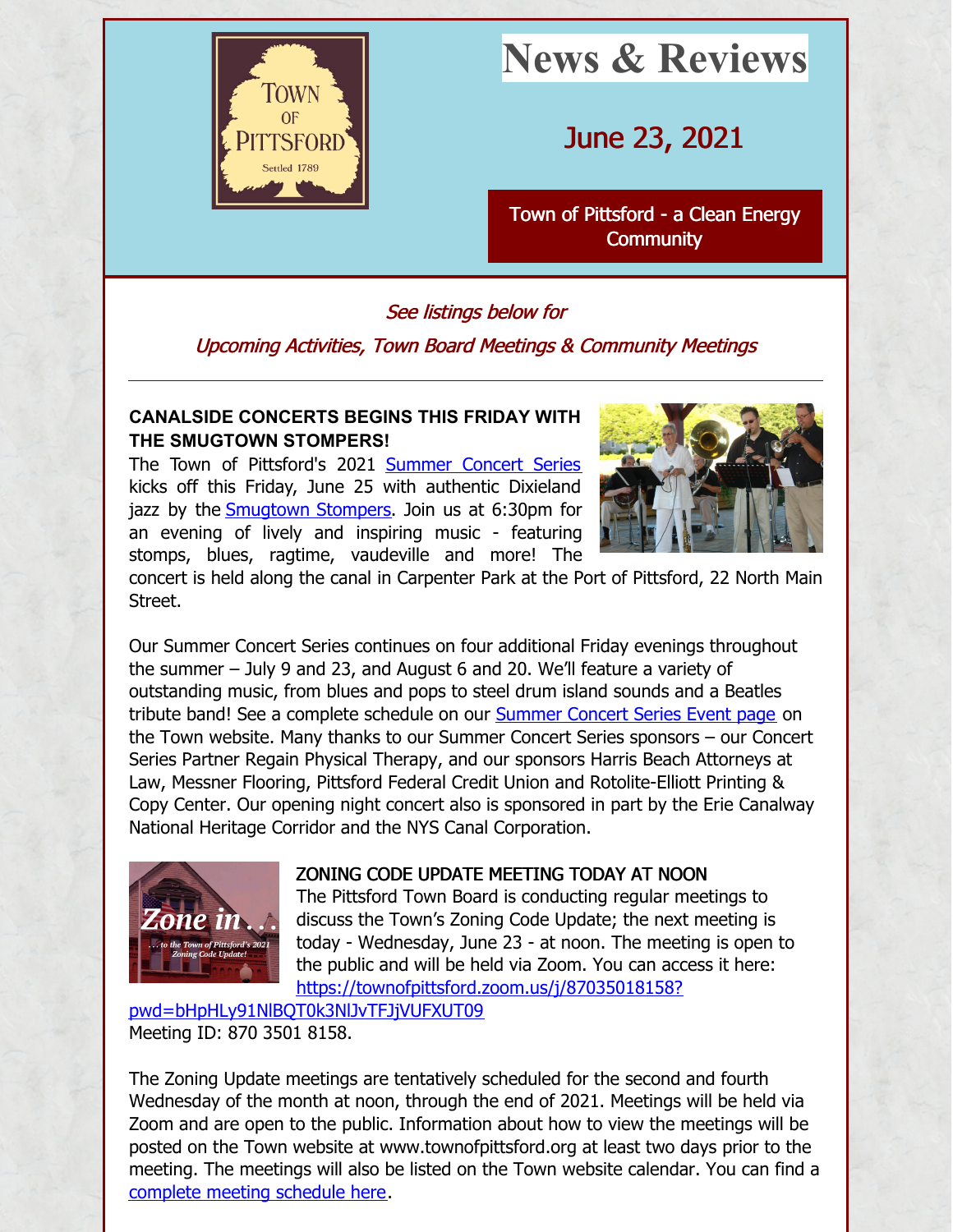Please note dates and times are subject to change; check www.townofpittsford.org for the most current updates.

Learn more about the Zoning Code Update, and find links to the Town's Comprehensive Plan, Active Transportation Plan, current Zoning Code, and other informational materials, on the Zoning Code Update website at [www.townofpittsford.org/zoningupdate](http://www.townofpittsford.org/zoningupdate).

#### A Message from the Supervisor

#### MOST COVID-19 RESTRICTIONS LIFTED

As of June 21, 2021, Pittsford's vaccination rate for people age 12 and older is 87.7%. Well done, Pittsford!

With New York's vaccination rate at 70%, the Governor has now lifted what for nearly all of us, for most practical purposes, are all the remaining COVID restrictions.

People who remain unvaccinated must continue to wear a mask indoors. And masks are still required at large-scale indoor events, schools from pre-K through grade 12, on public transport, nursing homes and health care facilities.

It's great to feel that things are getting back to normal. Pittsford residents and businesses stepped up throughout this pandemic. For us at Town Hall and in the Town departments, our work never stopped, and we did it safely for all concerned. Thanks to all for pulling together and helping to bring us through these uniquely challenging times!

*Bill Smith, Pittsford Town Supervisor*



**BLOOD DRIVE AT THE LIBRARY TOMORROW, 6/24** The Town of Pittsford will host a Red Cross blood drive tomorrow (Thursday, June 24) from 9:00am – 2:00pm at the Pittsford Community Library in the Fisher Meeting Room. The Library is located at 24 State Street in the Village of Pittsford.

Donors can schedule an appointment by calling 1-800-RED CROSS (1-800-733-2767) or using this online [registration](https://www.redcrossblood.org/give.html/drive-results?zipSponsor=pittsfordlibrary) link. Please schedule an appointment prior to your arrival to help ensure we can safely manage the flow of donors.

The Red Cross will be following all current COVID-19 guidelines during the blood drive. Donors can save time using the RapidPass registration process. Just visit [www.redcrossblood.org/RapidPass](http://www.redcrossblood.org/rapidpass) on the day of your scheduled donation, read the information, answer the questions, then print or email yourself the pass.

Donating blood is a simple thing to do, but it can make a big difference in the lives of others. Current natural disasters and the complexities of COVID-19 mean your help is needed now more than ever. The Red Cross has the ability to move blood around the country to wherever, and whenever, it is needed most. All blood, platelet and plasma donations will be tested for COVID-19 antibodies as well. The test may indicate if the donor's immune system has produced antibodies to this coronavirus, regardless of whether they developed symptoms.

As we continue to navigate this pandemic, blood donations remain essential to the health of our communities. The Red Cross needs the ongoing support of blood donors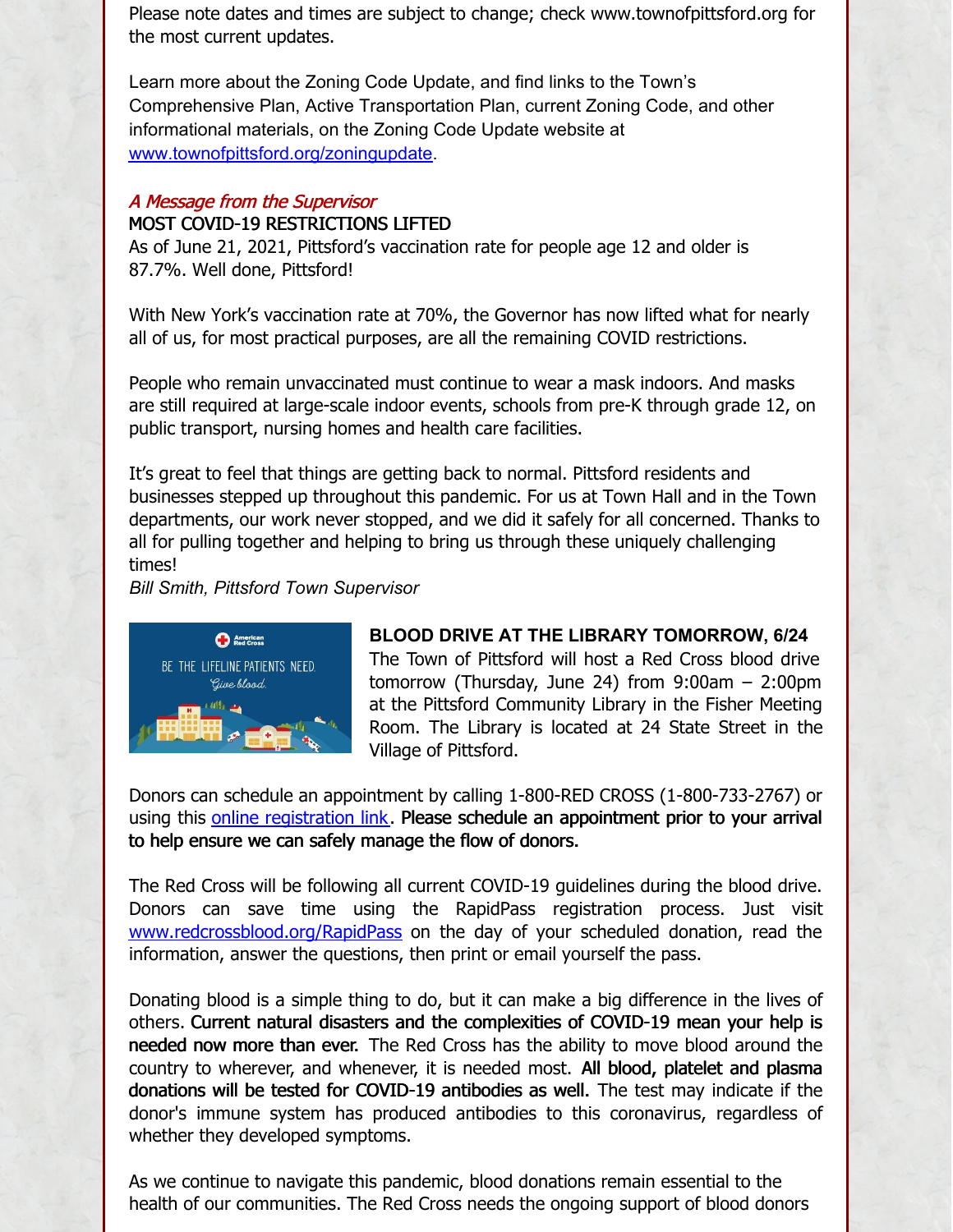and blood drive hosts to ensure blood products are available for patients battling disease and facing the unexpected. If you are eligible and feeling well, please make an appointment today to give by using the Red Cross Blood Donor App, visiting [RedCrossBlood.org](http://redcrossblood.org) or calling 800-RED-CROSS.

### **LIBRARY'S SUMMER READING PROGRAM BEGINS MONDAY, 6/28**

Here's a fun way to inspire your reading this summer! The Pittsford Community Library's Summer Reading program runs from June 28 to August 14 and features activities, challenges, and fun for all ages, including adults! This year's theme is Tails & Tales. [Register](https://pittsfordcommunitylibrary.beanstack.org/reader365) online or play in person at the Library. Games for participants in preschool and up (including adults!) are available both in person and online, and a game just



for little ones ages 2 and under is available in person. Find complete Summer Reading program [information](https://www.townofpittsford.org/librarynews/summer-reading-june-28-august-14) here.

# **LIBRARY SUMMER HOURS ARE UNDERWAY | OPEN SATURDAYS 10AM-1PM, CLOSED SUN**

The Pittsford Community Library's summer hours are underway; from June 21 until after Labor Day the Library is open Saturdays from 10:00am - 1:00pm and closed on Sundays. The Library is open Monday – Thursday from 9:00am – 8:00pm and Fridays 9:00am – 6:00pm. The Pittsford Community Library is located at 24 State Street. For [information](http://calendar.libraryweb.org/calendar/Pittsford/?cid=6821&t=m&d=0000-00-00&cal=6821) about upcoming Library programs visit the Library's online program calendar or call 249-5481.



We're holding a food drive for the Pittsford Food Cupboard.

# **PITTSFORD HIGHLANDS FOOD DRIVE IS THURSDAY, 6/24**

The Highlands of Pittsford will hold a food drive to benefit Pittsford Food Cupboard this Thursday, June 24 from 10:00am – 2:00pm. Items can be dropped off at the Hahnemann Club, 301 Stoutenburgh Lane. Items needed include coffee, condiments, jam/jelly, brownie and cookie

mix, canned tomato products, and reusable bags. Visit pittsfordfoodcupboard.net/current-needs for a complete list of items needed.

# **VILLAGE HISTORY WALK THIS SATURDAY, 6/26**

Former Village Mayor Bob Corby will host his first-ofthe-season Village History tour on Saturday, June 26. Participants can meet at 10:00am in the circle in front of Pittsford Farms Dairy, by the Mercury statue. The Dairy is located at 44 North Main Street. The tour focus is "Pittsford Village and the Erie Canal, Past and Future." The tour is free and open to



the public – all are welcome! Please note participants are expected to follow current COVID-19 health guidelines.

# **FIREWORKS COURTESY NOTIFICATION FOR THIS SATURDAY, 6/26**

Public and private fireworks events in the Town of Pittsford require a permit issued by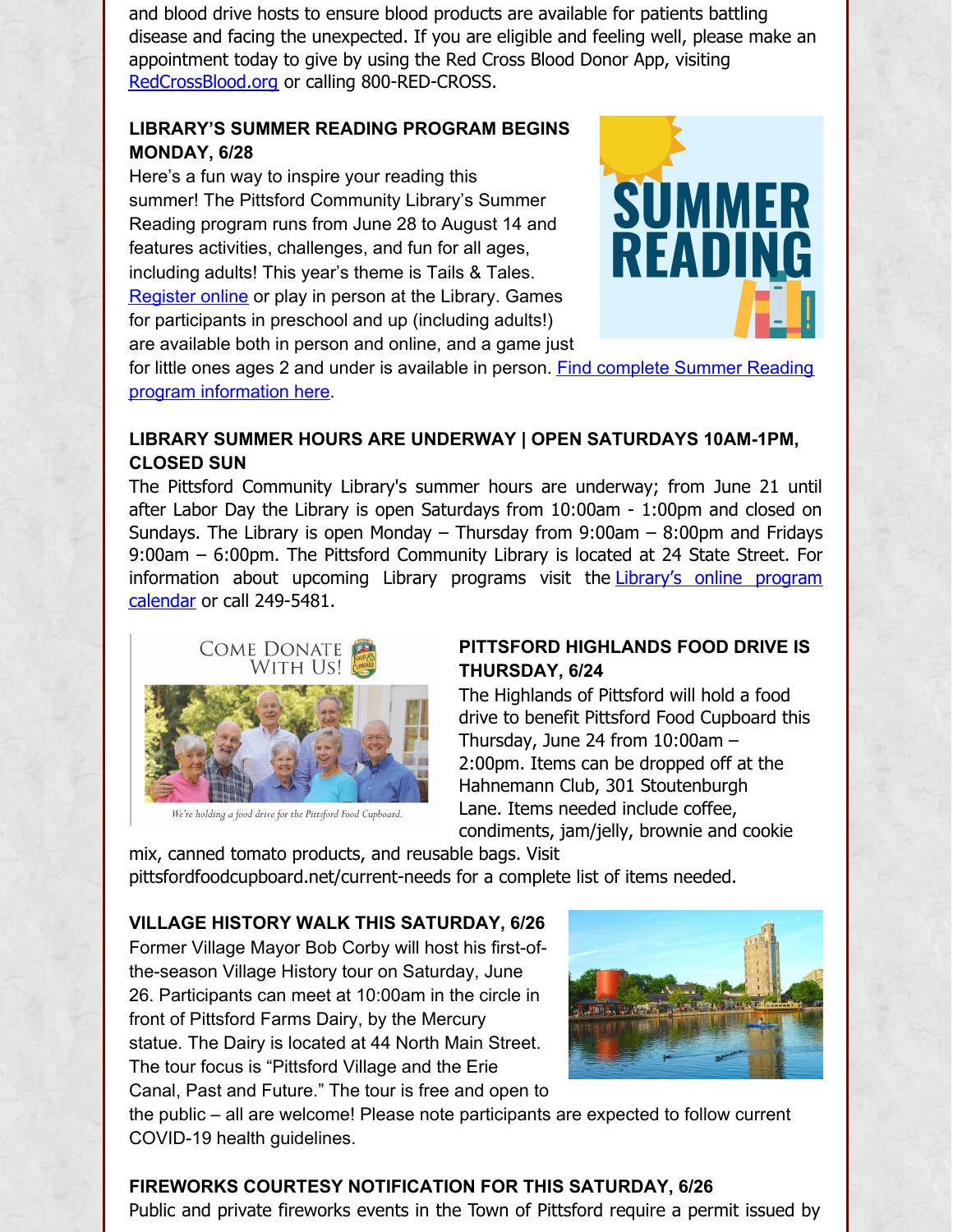the Town. As a courtesy, notifications for public and private fireworks events held within the Town are posted on the Town [website](http://www.townofpittsford.org/fireworks-notifications), the Town [Facebook](https://www.facebook.com/Town-of-Pittsford-139082619464200) page and in the [Town's](http://www.townofpittsford.org/enews) eNews. Courtesy notifications also can be mailed in advance to those in the immediate area of a permitted fireworks event (public or private) who request them. To request a mailed Fireworks Notification, please contact Town Fire Marshal and Code Enforcement Officer Kelly Cline at [kcline@townofpittsford.org](mailto:kcline@townofpittsford.or?subject=Town Fireworks Courtesy Notification) or 248-6250. Please see below current fireworks event permit notification.

#### **Current Fireworks Event Notification:**

June 26, 2021

Private fireworks event at Oak Hill Country Club - approximately 10:00pm

All current Fireworks Event Courtesy Notification listings can be found on the Town website at [www.townofpittsford.org/fireworks-notifications](http://www.townofpittsford.org/fireworks-notifications).

#### **REMINDERS**

#### **TOWN BOARD MEETINGS ARE STREAMING LIVE**

Pittsford Town Board meetings are being streamed live; the feed is accessible on any device. Town Board is typically held the first and third Tuesday of the month at 6:00pm at Town Hall. See [www.townofpittsford.org/calendar](http://www.townofpittsford.org/calendar) for meeting dates. To view the livestream, click the Town Board Meeting live [streaming](https://videoplayer.telvue.com/player/FcqTL0OYMCGU6WlccUApyUL3twz4dm9V/stream/819?fullscreen=false&showtabssearch=true&autostart=true) link when the meeting begins. This link can also be found on page two of the meeting agenda. The meeting agenda is posted on the Town's minutes and [agendas](http://townofpittsford.org/home-minutes) page at least two days prior to the meeting. Please note: if you try to log in too early (before the meeting feed is live) you will see an error message; refresh your screen just prior to or at 6:00pm when the board meeting starts and you will be able to view the meeting. As always, ASL interpretation is provided for every Town Board meeting.

#### **ASL INTERPRETER ALWAYS AVAILABLE AT TOWN BOARD MEETINGS**

The Town of Pittsford has an American Sign Language interpreter available at every Pittsford Town Board meeting, to interpret for those who need this service. Those who can't attend a Town Board meeting in person but are planning to watch the meeting's live stream can confirm their need for the interpreter by

emailing [comments@townofpittsford.org](mailto:comments@townofpittsford.org?subject=ASL interperter request for Town Board meeting). Requests can be made in advance or can be emailed through the first ten minutes of the meeting. An on-demand Town Board meeting video with closed captioning will be available within 48 hours of the meeting; visit [www.townofpittsford.org/home-channel12](http://www.townofpittsford.org/home-channel12) and use the On-Demand links to view previously recorded meetings.

#### **UPCOMING COMMUNITY ACTIVITIES IN PITTSFORD**

- Red Cross Blood Drive at Pittsford [Community](https://www.redcrossblood.org/give.html/drive-results?zipSponsor=pittsfordlibrary) Library, Thursday, 6/24, 9:00am -2:00pm, Pittsford Community Library Fisher Meeting Room, 24 State Street; schedule an [appointment](https://www.redcrossblood.org/give.html/drive-results?zipSponsor=pittsfordlibrary) in advance using this online registration link or call 1-800-RED CROSS (1-800-733-2767); the Red Cross will be following all COVID-19 guidelines during the blood drive, for more information visit www.redcrossblood.org
- **Highlands of Pittsford Food Drive** to benefit Pittsford Food Cupboard, Thursday, June 24, 10:00am – 2:00pm, drop off at the Hahnemann Club, 301 Stoutenburgh Lane; items needed include coffee, condiments, jam/jelly, brownie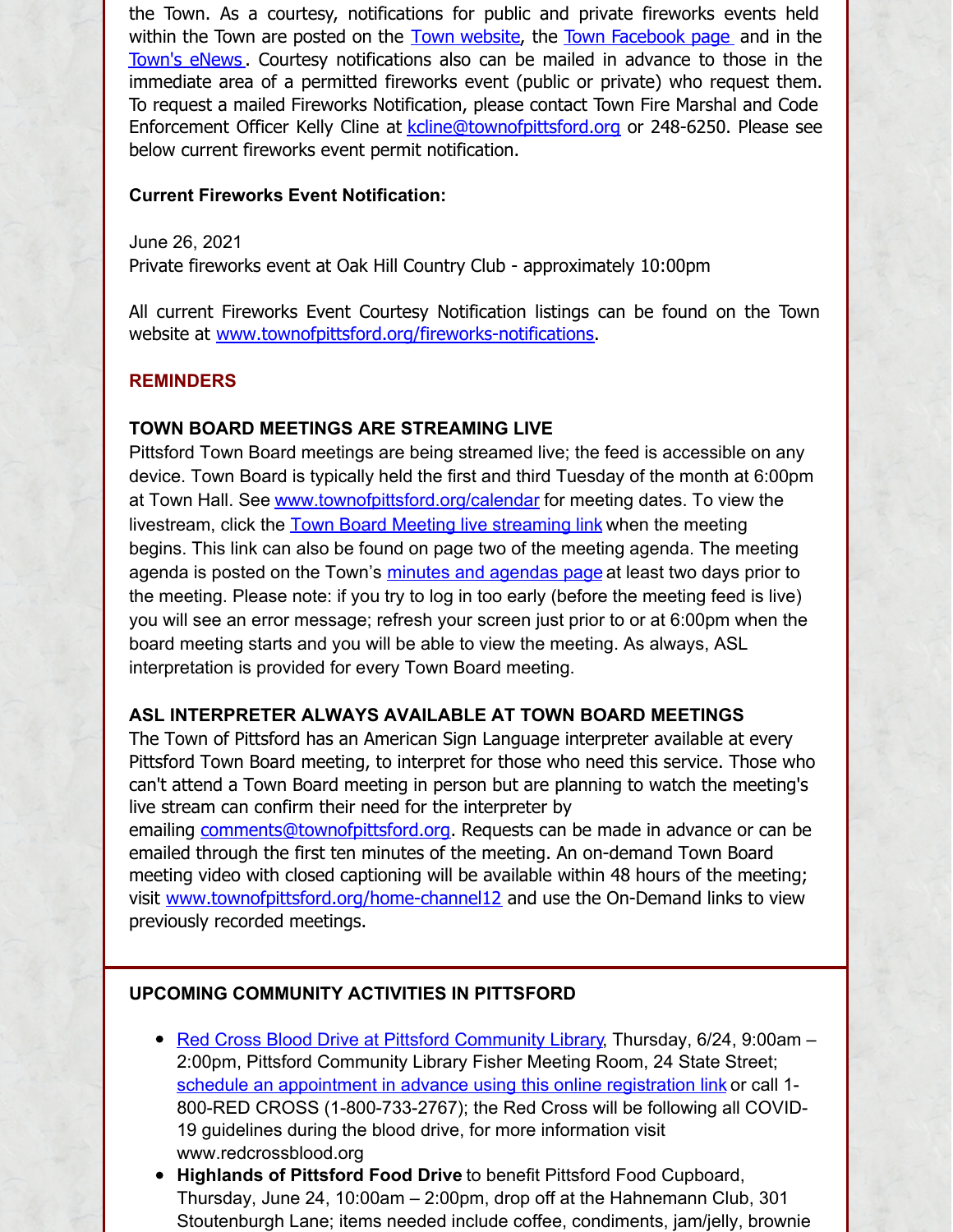and cookie mix, canned tomato products, and reusable bags

- Town [Summer](http://townofpittsford.org/summerconcertseries) Concert Series opening night, featuring Dixieland jazz with the Smugtown Stompers, Friday, 6/25, 6:30pm, canalside in Carpenter Park at the Port of Pittsford, 22 N. Main Street
- Pittsford Village and the Erie Canal, Past and Future Village Walking Tour by former Village Mayor Bob Corby, Saturday, June 26, 10:00am, meet by the Mercury statue in the circle in front of Pittsford Dairy, 44 North Main Street; free and open to the public
- Town of [Pittsford](http://www.townofpittsford.org/zoningupdate) Zoning Code Update comments made by Town of Pittsford stakeholders via email and mail being accepted; access the Comprehensive Plan, the Active Transportation Plan, the project timeline, a link to the Town's current Zoning Code, and other informational materials, on the Zoning Code Update website at [www.townofpittsford.org/zoningupdate](http://www.townofpittsford.org/zoningupdate). Comments can be made to [zoningupdate@townofpittsford.org](mailto:zoningupdate@townofpittsford.org) or mailed to Doug DeRue, Town of Pittsford, 11 South Main Street, Pittsford, NY 14534; please indicate whether you are a Town or Village resident.

### **TOWN OF PITTSFORD BOARD MEETINGS**

- Design Review and Historic Preservation Board, Thursday, 6/24, 6:00pm, ONLINE ACCESS via Zoom video conferencing; information for accessing and viewing the meeting can be found on page 2 of the meeting agenda; the meeting agenda is posted at least two days prior to the meeting on the Town website here: [www.townofpittsford.org/home-minutes](http://www.townofpittsford.org/home-minutes)
- Planning Board, Monday, 6/28, 7:00pm, ONLINE ACCESS via Zoom video conferencing; information for accessing and viewing the meeting can be found on page 2 of the meeting agenda; the meeting agenda is posted at least two days prior to the meeting on the Town website here: [www.townofpittsford.org/home-minutes](http://www.townofpittsford.org/home-minutes)

#### **COMMUNITY MEETINGS CALENDAR**

- Town Board Zoning Code Update online [meeting](https://townofpittsford.zoom.us/j/87035018158?pwd=bHpHLy91NlBQT0k3NlJvTFJjVUFXUT09), Wednesday, June 23, noon, via Zoom; use this [meeting](https://townofpittsford.zoom.us/j/87035018158?pwd=bHpHLy91NlBQT0k3NlJvTFJjVUFXUT09) link; Meeting ID is 870 3501 8158.The Zoning Update meetings are tentatively scheduled for the second and fourth Wednesday of the month at noon, through the end of 2021. Find [complete](http://townofpittsford.org/files/publications/zoning/zoning-update-mtgs-sched-with-zoom-links.pdf) meeting schedule here.
- American Legion [Rayson-Miller](http://www.raysonmillerpost899.org/) Post 899 Tuesday morning breakfast and socializing, every Tuesday, 8:00-10:00am, Post 899, Pittsford Village Hall lower level, 21 North Main Street; open to all – meet and socialize with veterans; no charge but donations accepted. Eligible veterans welcome to join the Post; click this link for [membership](https://raysonmillerpost899.org/contact.html) information or visit the [Rayson-Miller](http://www.raysonmillerpost899.org) Post website
- [Pittsford](http://www.pittsfordrotaryclub.org/) Rotary Club, WEEKLY MEETINGS HELD VIA ZOOM UNTIL FURTHER NOTICE due to COVID-19 coronavirus social distancing requirements; check the Pittsford Rotary Facebook page for virtual meeting information.
- [Pittsford](https://pittsfordartgroup.wordpress.com/) Art Group is conducting monthly meetings for members via Zoom and typically displays artwork at the Pittsford Town Hall, Village Hall, The Friendly Home, Star Physical Therapy and the First Presbyterian Church of Pittsford. For further information or to become a member, please visit [www.pittsfordartgroup.com](http://www.pittsfordartgroup.com) or contact PAG president Margie [Mitchell](mailto:mhsmitchell@gmail.com?subject=Pittsford Art Group Meetings and Membership)

# COVID-19 Closure Updates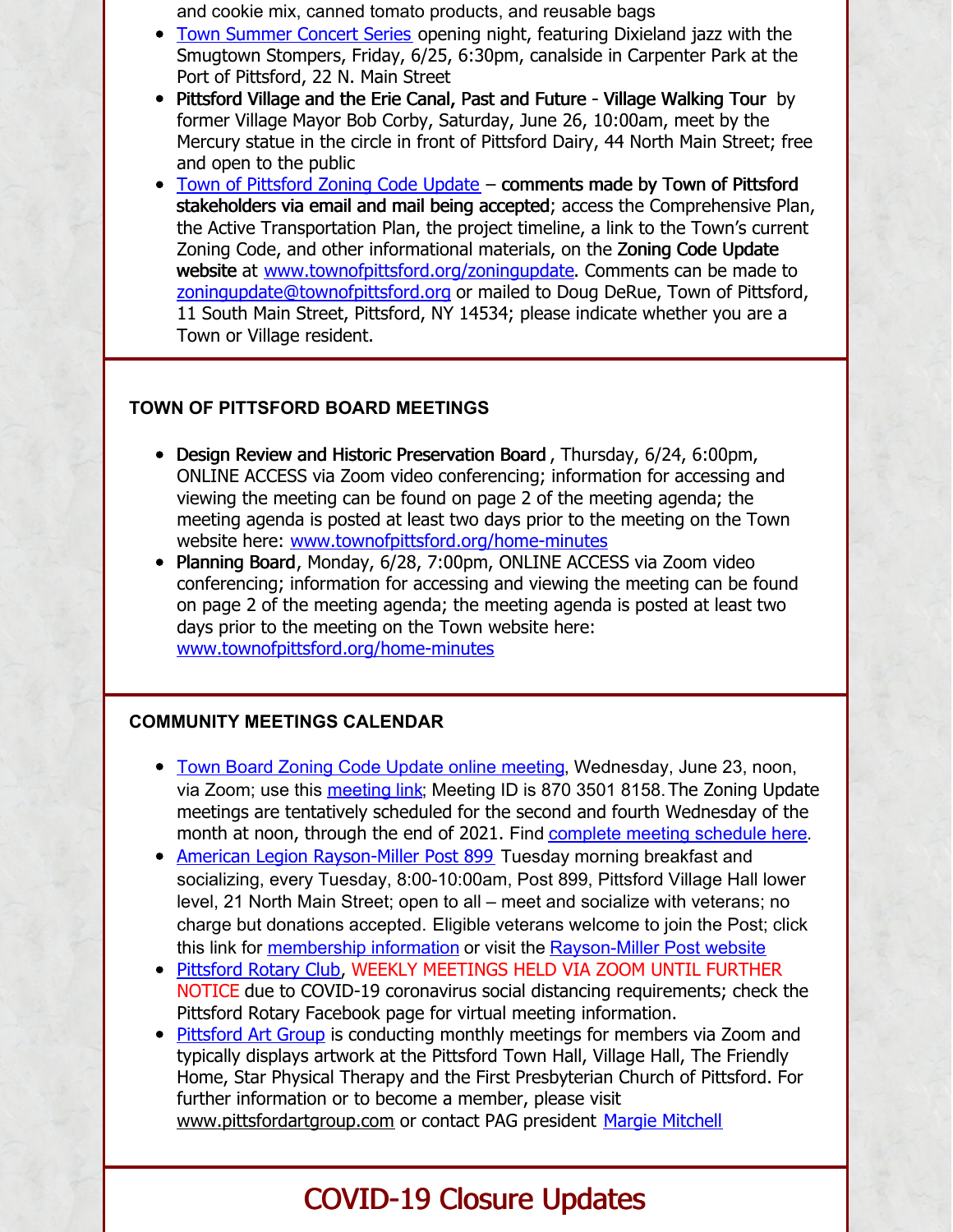On June 15, 2021, Governor Cuomo announced that COVID-19 restrictions are lifted immediately as 70 percent of New Yorkers aged 18 or older have received the first dose of their COVID-19 vaccination series. The State's health guidance and New York Forward industry specific guidelines—including social gathering limits, capacity restrictions, social distancing, cleaning and disinfection, health screening, and contact information for tracing—are now optional for retail, food services, offices, gyms and fitness centers, amusement and family entertainment, hair salons, barber shops and personal care services, among other commercial settings.

Unvaccinated individuals continue to be responsible for wearing masks, in accordance with federal CDC guidance. Consistent with the State's implementation of the recent CDC guidance, masks are still required for unvaccinated individuals. For information on the vaccine, on getting the vaccine, regional vaccination data and more visit the Finger Lakes [COVID-19](https://www.flvaccinehub.com/) Vaccine Hub.

#### Monroe County Services at Town facilities:

The County has suspended until further notice Passport Services at Town Hall and Mobile DMV service at Pittsford Town Court. Find updated information for Monroe County DMV here <https://www2.monroecounty.gov/clerk-COVID-19>.

Further information and updates can be found at [www.townofpittsford.org/covid-](http://www.townofpittsford.org/covid-19info)19info.

# COVID-19 Coronavirus Information Links

Further Town of Pittsford COVID-19 coronavirus information and updates can be found at [www.townofpittsford.org/covid-19info](http://www.townofpittsford.org/covid-19info).

Pittsford Central School District COVID-19 [Coronavirus](https://www.pittsfordschools.org/COVID-19information) Updates

You can find information on COVID-19 coronavirus at the County Health Department's website: <https://www2.monroecounty.gov/health-index.php>.

Additional information about business closure requirements throughout Monroe County can be found on the County's Website: [www.monroecounty.gov](http://www.monroecounty.gov/)

The CDC also has information on its website at [https://www.cdc.gov/coronavirus/2019](https://www.cdc.gov/coronavirus/2019-ncov/about/share-facts-stop-fear.html) ncov/about/share-facts-stop-fear.html.

In addition, the CDC has information relevant to anyone planning to travel outside of the United States: [https://www.cdc.gov/coronavirus/2019-ncov/travelers/index.html?](https://www.cdc.gov/coronavirus/2019-ncov/travelers/index.html?deliveryName=USCDC_2067-DM20785) deliveryName=USCDC\_2067-DM20785.

If you have been forwarded this eNews issue and wish to subscribe, visit [www.townofpittsford.org/enews](http://www.townofpittsford.org/enews)

Current Subscribers:

To update your email address use the "Update Profile" link (bottom of this email).

**TV-12 PITTSFORD CABLE CHANNEL 1303** is on seven days a week.